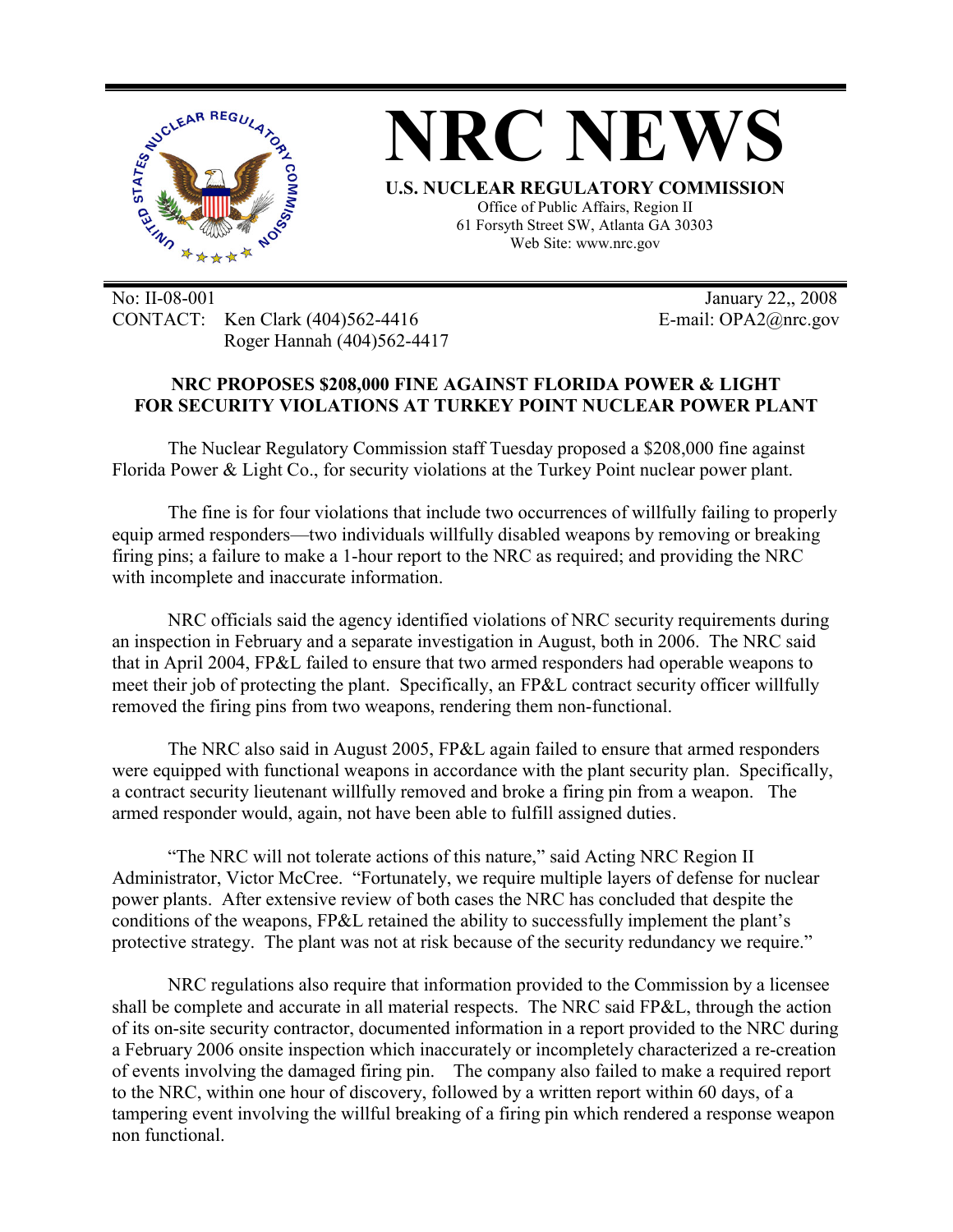The NRC said that, collectively, the violations constitute a Severity Level II problem, the agency's second most serious, with a civil penalty of \$208,000.

 Wackenhut Corporation, the security contractor at Turkey Point, former Wackenhut employee Luis Fernandez and former FP&L employee William Johns, were offered and accepted an opportunity to participate in an alternative dispute resolution process (ADR) which exists for some organizations and individuals facing potential agency enforcement actions.

The NRC issued Wackenhut a Confirmatory Order which confirmed corrective actions the contractor agreed to take as a part of an ADR settlement agreement. The agency informed Wackenhut that it was satisfied that its concerns will be addressed through the legally binding Confirmatory Order and agreed not to pursue further enforcement action in connection with issues which were a part of the ADR process.

Johns was issued a Confirmatory Order as a result of the ADR process regarding his role in the licensee's failure to make a one-hour report to the agency of an event involving tampering with security weapons. Johns agreed not to seek employment in NRC-regulated activities before July 15, 2008 and agreed that, prior to seeking re-employment in any such activities, he will provide the NRC with a letter discussing the steps he has taken to ensure that he understands the NRC's security reporting requirements.

Fernandez was issued a Confirmatory Order through ADR regarding his role in documenting incomplete or inaccurate information related to damaged response weapons in a Condition Report. The report, which is required to be maintained by FP&L, was provided to the NRC during an ongoing inspection and investigation process, causing FP&L to be in violation of federal regulations. Fernandez agreed not to seek employment in NRC-regulated activities before June 30, 2008, and to participate in training to discuss lessons learned from this mater and the importance of preparing complete and accurate condition reports and other internal documents, should he resume future employment in NRC-regulated activities.

Two other former contract security employees, Jon Brumer and Oscar Aguilar, were not offered alternate dispute resolution and each has been issued an immediately effective Order prohibiting involvement in NRC-regulated activities for a period of five years.

The NRC said Brumer was issued an Order because he engaged in "deliberate misconduct" in violation of federal regulations by "deliberately causing an NRC licensee" to be in violation of NRC security requirements. Specifically, the NRC said that in August 2005, he deliberately removed and broke a firing pin from a response weapon, rendering the weapon nonfunctional. Additionally, in February 2006, he again violated federal regulations by providing a transcribed statement to an NRC Office of Investigations agent regarding his involvement in the breaking of a firing pin that was later determined he knew at the time to be incomplete and inaccurate.

 Aguilar also received an Order prohibiting involvement in NRC-licensed activities for a five-year period because the agency said he deliberately and knowingly engaged in misconduct that caused an NRC licensee to be in violation of regulatory requirements. The NRC said that his actions in this case resulted in the loss of reasonable assurance that he can be